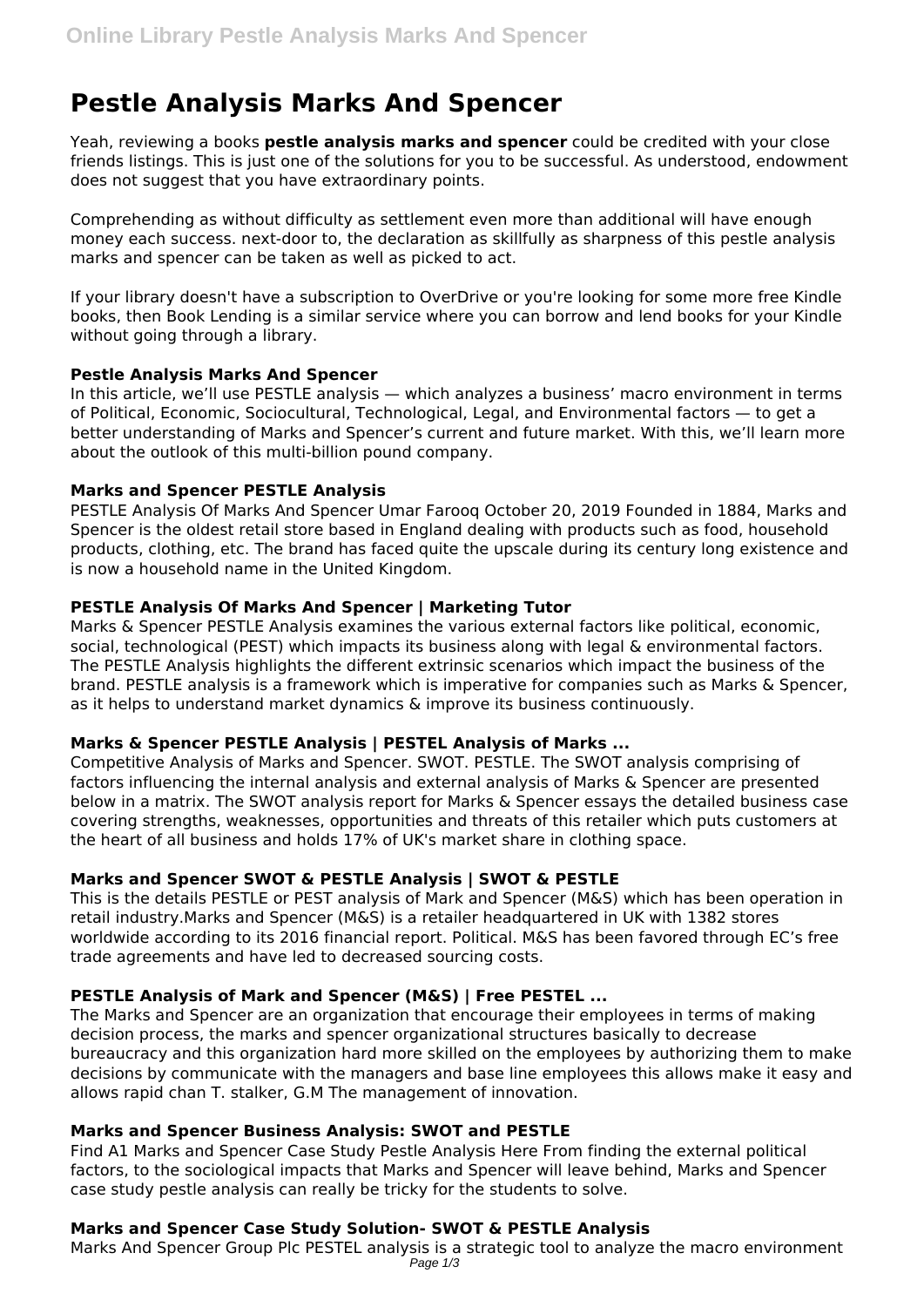of the organization. PESTEL stands for - Political, Economic, Social, Technological, Environmental & Legal factors that impact the macro environment of Marks And Spencer Group Plc.

# **Marks And Spencer Group Plc PESTEL & Environment Analysis**

Strategic Business Analysis of Marks & Spencer A PESTEL analysis provides a framework to investigate a company's non-controllable external factors that have the potential to affect its operations. By examining these, a company is in a better position to consider likely implications and minimise any future organisation-related risks (Makos, 2014).

## **Strategic Analysis of Marks & Spencer Plc**

Introduction: Marks and Spencer the Britain retailer (often referred to as Marks & Sparks by locals) is a general retailer that sells clothes, gifts, hom e furnishings, and foods under the brand ...

## **(PDF) Harvard Business Review Analytic - Marks and Spencer**

Marks & Spencer PESTLE Analysis. Just from \$13,9/Page. Get custom paper. Marks and Spencer is a major British transnational retail merchant headquartered in Westminster. London. It has a web of 766 shops in the United Kingdom and 418 shops dispersed across more than 40 states.

# **Marks & Spencer PESTLE Analysis Example | Graduateway**

Pestle Analysis On Marks Spencer Marketing Essay. 1534 words (6 pages) Essay. 1st Jan 1970 Marketing Reference this Disclaimer: This work has been submitted by a university student. This is not an example of the work produced by our Essay Writing Service.

## **Pestle Analysis On Marks Spencer Marketing Essay**

SWOT analysis of Marks and Spencer (M&S) This detailed SWOT analysis of Marks and Spencer (M&S) aims to examine the strengths and the weaknesses of Marks and Spencer (M&S). It also examines the opportunities the company should explore and the threats it should keep an eye on. M&S is a leading British retailer, headquartered in London.

#### **SWOT analysis of Marks and Spencer (M&S ... - How And What**

Intense competition, powerful competitors, and recession affected the economy of the UK are the three most significant threats to the business of Marks and Spencer. PESTEL stands for Political, Economic, Social, Technological, Environmental, and Legal.

#### **Marks and Spencer Marketing Case Study Analysis | BohatALA**

Marks and spencer - SWOT analysis PEST analysis, Porter's 5 Forces. Marks and spencer - SWOT analysis PEST analysis, Porter's 5. Forces. The following are the analysis of Marks and Spencer: PEST Analsysis. PEST is a mnemonic for political, economic, social and technological factors. It is the most frequently used tool to analyse the impact of the general enviroment upon an organisation.

## **Marks And Spencer - Swot Analysis Pest Analysis ...**

Here is the Pestle Analysis of Marks and Spencer. The company is employing approximately 80000 people in 2020. However, in August 2020, the company announced that it would cut down 7000 jobs due to the covid-19 pandemic. The annual revenue of the company in 2020 was 10181.9 million pounds.

#### **SWOT Analysis of Marks and Spencer (M&S) | Marketing Tutor**

SWOT analysis is meant to spark the strategic ray and to calculate the facts and figures which help for the strategic planning (Mintzberg 1994).This research shows the SWOT analysis of the Marks and Spencer's to analyze the current situation and to implement the strategies to give a tough competition to its competitors by 2030.

#### **SWOT Analysis of Marks and Spencers | Business Teacher**

The purpose of marks and Spencer case study is to select and apply appropriate tools and techniques for strategic options after thoroughly identifying and evaluating the major forces at M&S. marks and Spencer case study reveals that M & S had to face internal and external battles to bear successes and failures before emerging as a renowned name in the retail market of the UK.